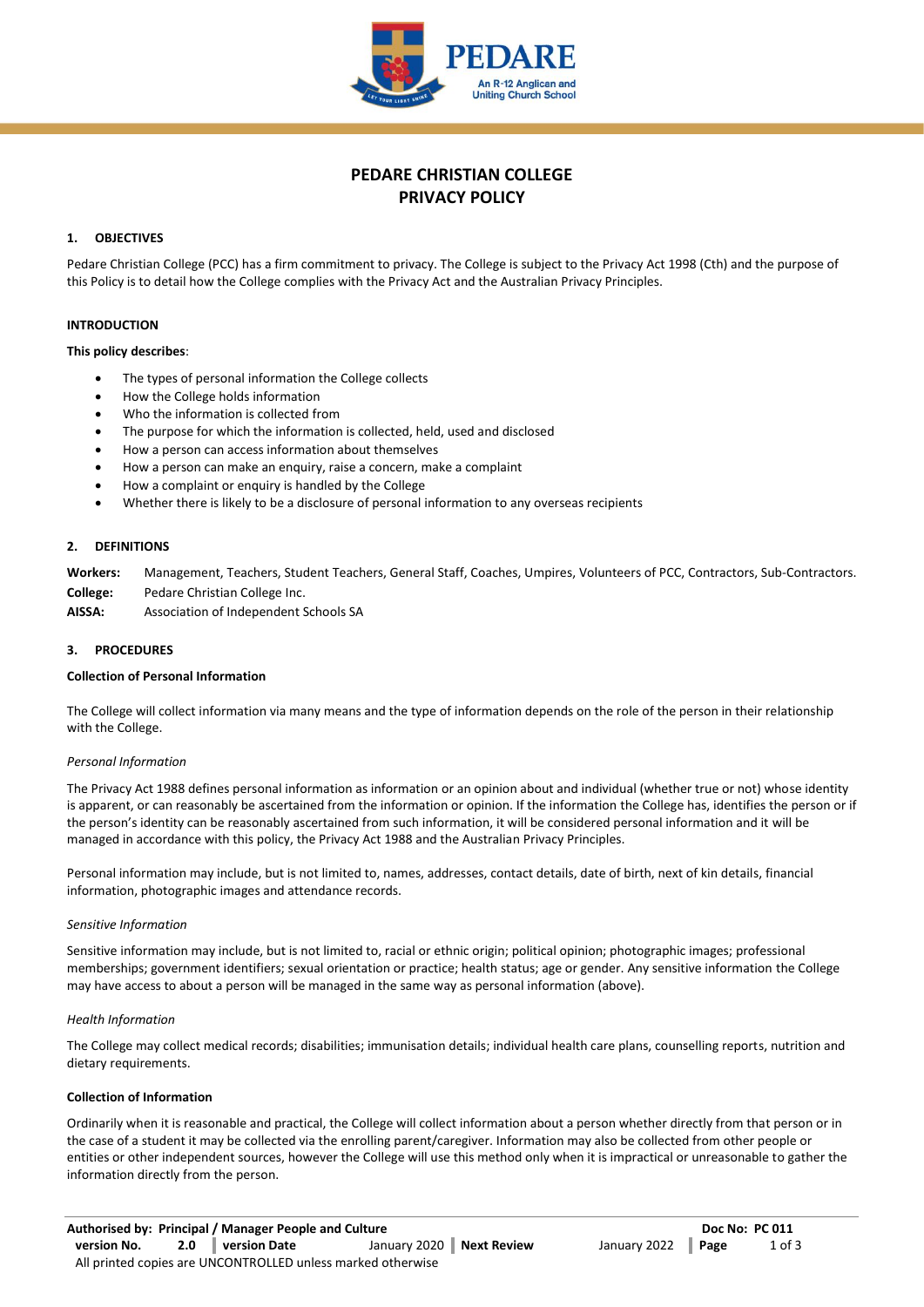

The College will generally use forms for the collection of information but due to the nature of the core business, the College will sometimes collect information via telephone calls, emails, letters, face to face meetings, through financial transactions and notes.

Unsolicited personal information may be presented to the College, without the College having sought it through the normal means of collection. Unsolicited information will only be used, held or stored in the same way as all other personal information which the College would have collected. Unsolicited information will otherwise be destroyed or deleted permanently.

# **Use of Personal Information**

The College will only use personal information that is reasonably necessary for one or more functions or activities (primary purpose) or for a related secondary purpose that would be reasonably expected or to which the person has consented.

Some primary uses of personal information include but are not limited to:

- Satisfying legal obligations and compliance in relation to:
	- o duty of care
	- o child protection
	- o the ongoing operation of the College
	- Providing education, pastoral care, extra-curricular and health services
- Keeping workers and the wider College community informed about Pedare community matters through letters, emails, newsletters and magazines
- Marketing, promotional and fundraising activities
- Supporting community based activities, causes and charities in connection with the College's functions or activities
- Assisting with the improvement of day to day functions such as staff training, systems development, curriculum development, planning and research
- Administration functions
- Employment of staff
- Training of pre-service teachers
- Engagement of contractors, volunteers or visitors.

All information is collected and used only as reasonably necessary for any of the above functions or activities, providing the College has the consent of the individuals about whom the information relates. If there is a threat to life, serious injury, health or safety or another general situation which is permitted within the legislation.

# **Disclosure to Third Parties**

The College will use personal information for the purpose for which it was collected, that is, the primary purpose. There will however be times when it may be necessary for the College to disclose personal information to Government agencies, recipients of College publications, visiting teachers, counsellors, coaches, service providers and other recipients. This will only be done with the permission of the worker or other person identified by the information. From time to time it may be out of the control of the College to make this decision with the consent of the worker (as in the case of a medical emergency or legal proceedings). The College will take reasonable steps wherever possible to ensure breaches do not happen.

#### **Disclosure to Overseas Recipients**

It may be necessary to disclose personal information to an overseas location when planning College events such as overseas excursions and trips, when facilitating student exchanges or storing information within a cloud computing service (eg. in Singapore, Canada, New Zealand and the United States of America). The College will not ordinarily intentionally provide or disclose any of a worker's personal or sensitive information to a third party either within Australia or overseas without the consent of the worker. From time to time it may be out of the control of the College to make this decision with the consent of the worker (as in the case of a medical emergency or legal proceedings). The College will take reasonable steps wherever possible to ensure breaches do not happen.

#### **Quality of Information**

The College will take reasonable action to ensure all personal information held and used by the College is accurate and up to date where possible, at the time of collection. On an ongoing basis, personal information will be updated and individuals whose information has been changed will be advised by the College. Anyone advising the College of updated personal information is assured that new information provided will be treated with discretion and confidentiality.